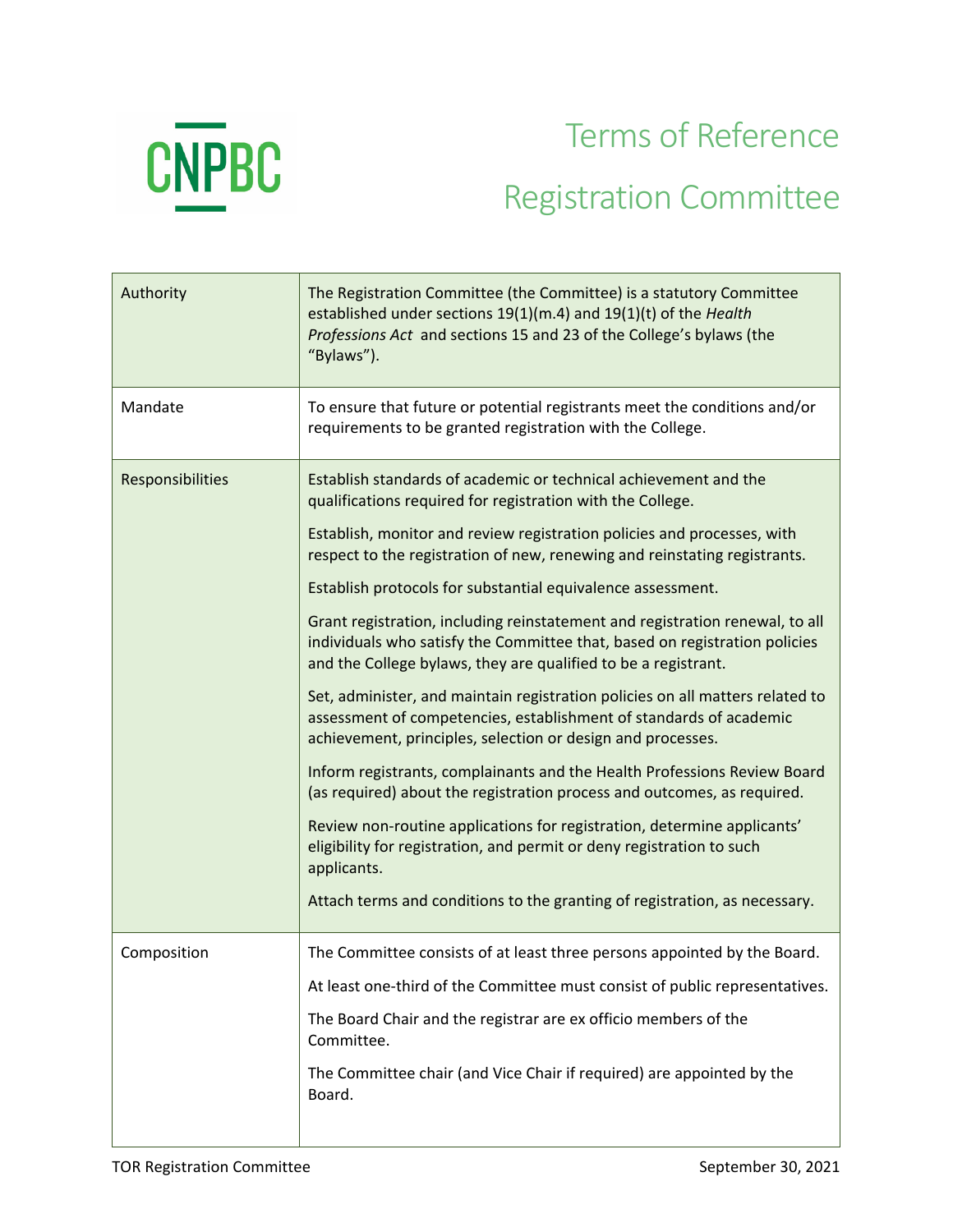|                     | The Committee may meet in panels of three persons which must include at<br>least one public representative.                                                                                                                                                                                                                                                                                                                                                                                                                                                                                                                                                                                                                                                                                                                                                                                                                                               |
|---------------------|-----------------------------------------------------------------------------------------------------------------------------------------------------------------------------------------------------------------------------------------------------------------------------------------------------------------------------------------------------------------------------------------------------------------------------------------------------------------------------------------------------------------------------------------------------------------------------------------------------------------------------------------------------------------------------------------------------------------------------------------------------------------------------------------------------------------------------------------------------------------------------------------------------------------------------------------------------------|
| Competencies        | One or more Committee members will have the following specific<br>competencies or experience.<br>Adjudication and Hearing: Knowledge and experience of participating in<br>and/or chairing hearings within a legislative framework, and an<br>understanding of administrative law principles and procedural fairness.<br>Committee/Panel Leadership: Experience in facilitating committee or<br>panel meetings, developing a positive culture, conflict resolution, and<br>fostering effective decision making.<br>Governance Expertise: Understand how governance works, how<br>committees should function, and be able to think critically about<br>committee structures and practices.                                                                                                                                                                                                                                                                 |
| Term of Appointment | Appointments for all Committee members, including the Committee chair,<br>are for three years. Terms will be staggered to avoid complete change over<br>of committee members in any given year. Appointees are eligible for<br>reappointment by the Board, to a maximum of three consecutive terms.<br>A registrant appointed to the Committee ceases to be a member if they are<br>no longer a registrant in good standing or if they become a College<br>employee.<br>Any Committee member may resign from the Committee, upon written<br>notification to the registrar. Committee members who are absent for more<br>than three committee meetings per year may, upon review of the Board, be<br>immediately removed. The chair has the discretion to approve, in advance,<br>an extended absence of any Committee member.<br>A Committee member may be removed from the Committee by majority<br>vote of the Board under section 23(1) of the bylaws. |
| Quorum              | A majority of the Committee constitutes a quorum.                                                                                                                                                                                                                                                                                                                                                                                                                                                                                                                                                                                                                                                                                                                                                                                                                                                                                                         |
| Panels              | The Committee may meet in panels of three persons of which one is a<br>public member.<br>The chair of the Committee must appoint the members of a panel and<br>must designate a chair of the panel.<br>The panel may exercise any power, duty or function of the Committee.                                                                                                                                                                                                                                                                                                                                                                                                                                                                                                                                                                                                                                                                               |
| Reporting           | The Committee, via the Chair, submits a report of its activities to the board<br>annually, or as required by the Board.                                                                                                                                                                                                                                                                                                                                                                                                                                                                                                                                                                                                                                                                                                                                                                                                                                   |